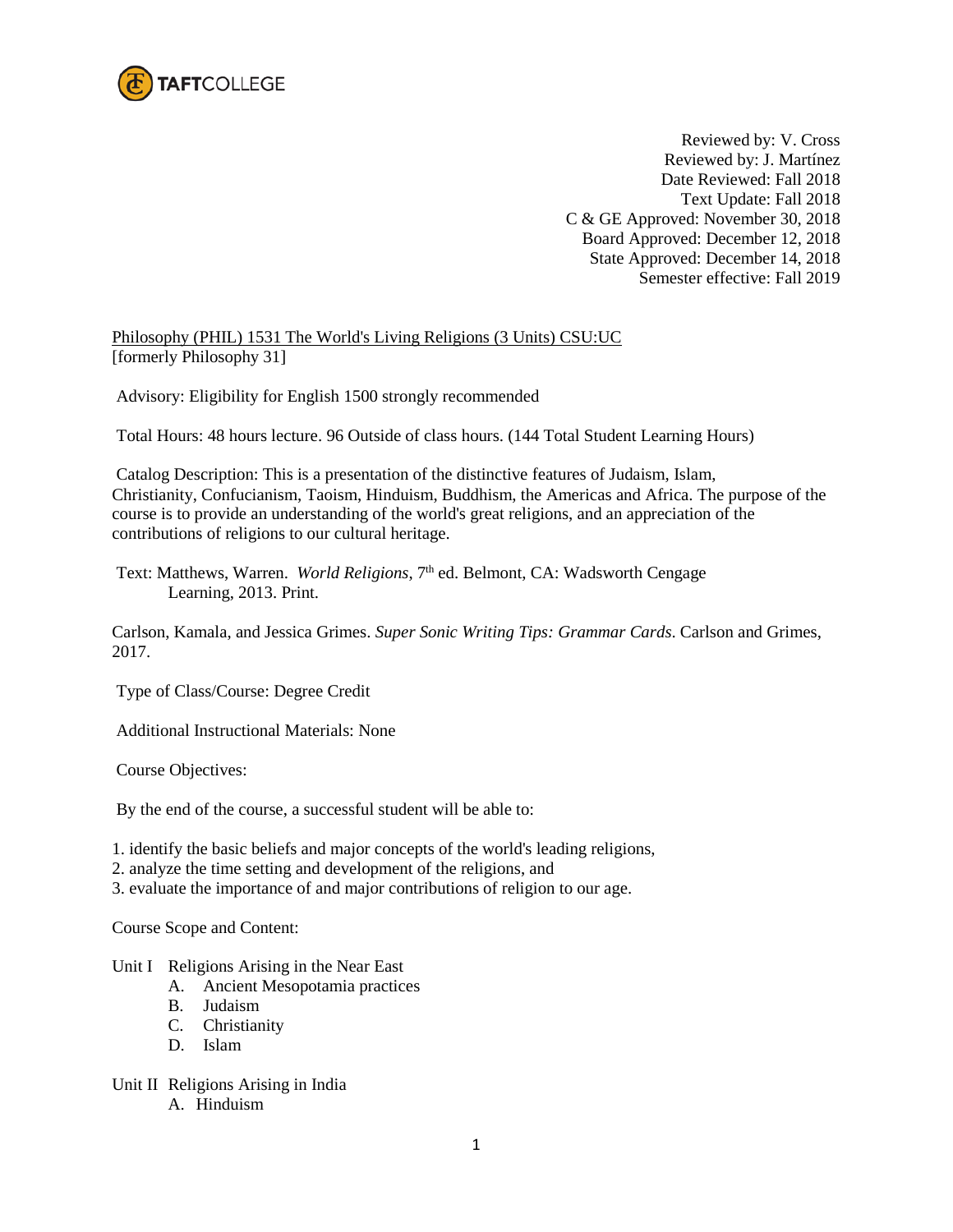

- B. Buddhism
- C. Sikhism

Unit III Religions arising in China and Japan

- A. Confucianism
- B. Taoism
- C. Shintoism
- D. Zen Buddhism

## Unit IV Religions Arising in Africa and the Americas

- A. Ancient Egyptian
- B. Basongye
- C. Yoruba
- D. Tribal Religions of North America
- E. Hopi
- F. Aztecs
- G. Incas

Learning Activities Required Outside of Class:

The students in this class will spend a minimum of 6 hours per week outside of the regular class time doing the following:

- 1. Studying
- 2. Completing required reading
- 3. Written work

Methods of Instruction:

- 1. Assigned readings from the text
- 2. Lectures
- 3. Class discussions
- 4. Digital recordings
- 5. Speakers from the representative religious groups

Methods of Evaluations:

- 1. Substantial writing assignments, including: a. term or other papers
- 2. Other examinations, including:
	- a. multiple choice
	- b. true/false items

Supplemental Data:

| TOP Code: | 151000: Religious Studies (Theological |
|-----------|----------------------------------------|
|           |                                        |
|           |                                        |